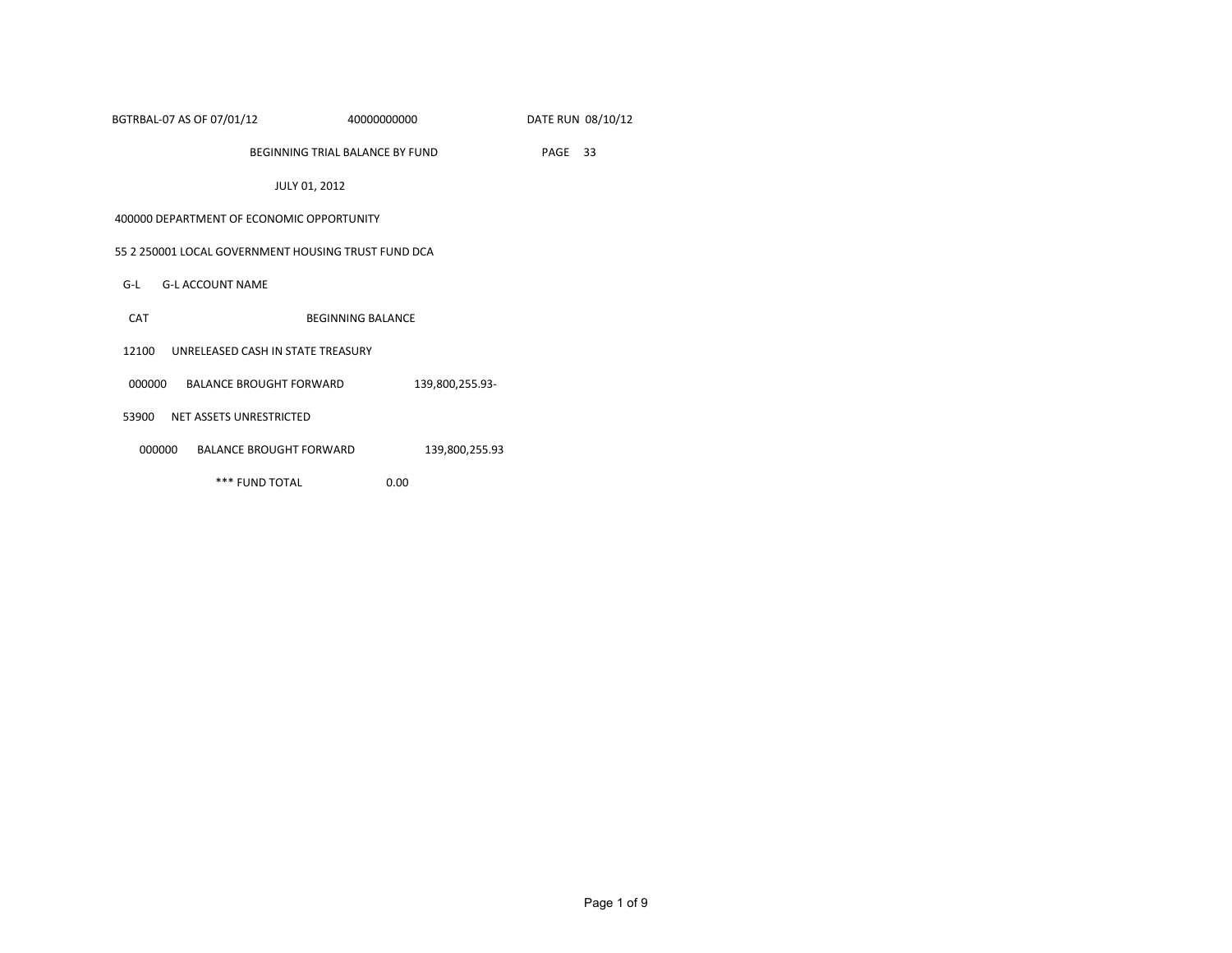| BGTRBAL-07 AS OF 07/01/12 | 40000000000 | DATE RUN 08/10/12 |
|---------------------------|-------------|-------------------|
|                           |             |                   |

BEGINNING TRIAL BALANCE BY FUND PAGE 34

JULY 01, 2012

### 400000 DEPARTMENT OF ECONOMIC OPPORTUNITY

### 55 2 255093 STATE HOUSING TF-HOUSING FINANCE CORP. DCA

- G-L G-L ACCOUNT NAME
- CAT BEGINNING BALANCE
- 12100 UNRELEASED CASH IN STATE TREASURY
- 000000 BALANCE BROUGHT FORWARD 20,247,535.37-
- 53900 NET ASSETS UNRESTRICTED
- 000000 BALANCE BROUGHT FORWARD 20,247,535.37
	- \*\*\* FUND TOTAL 0.00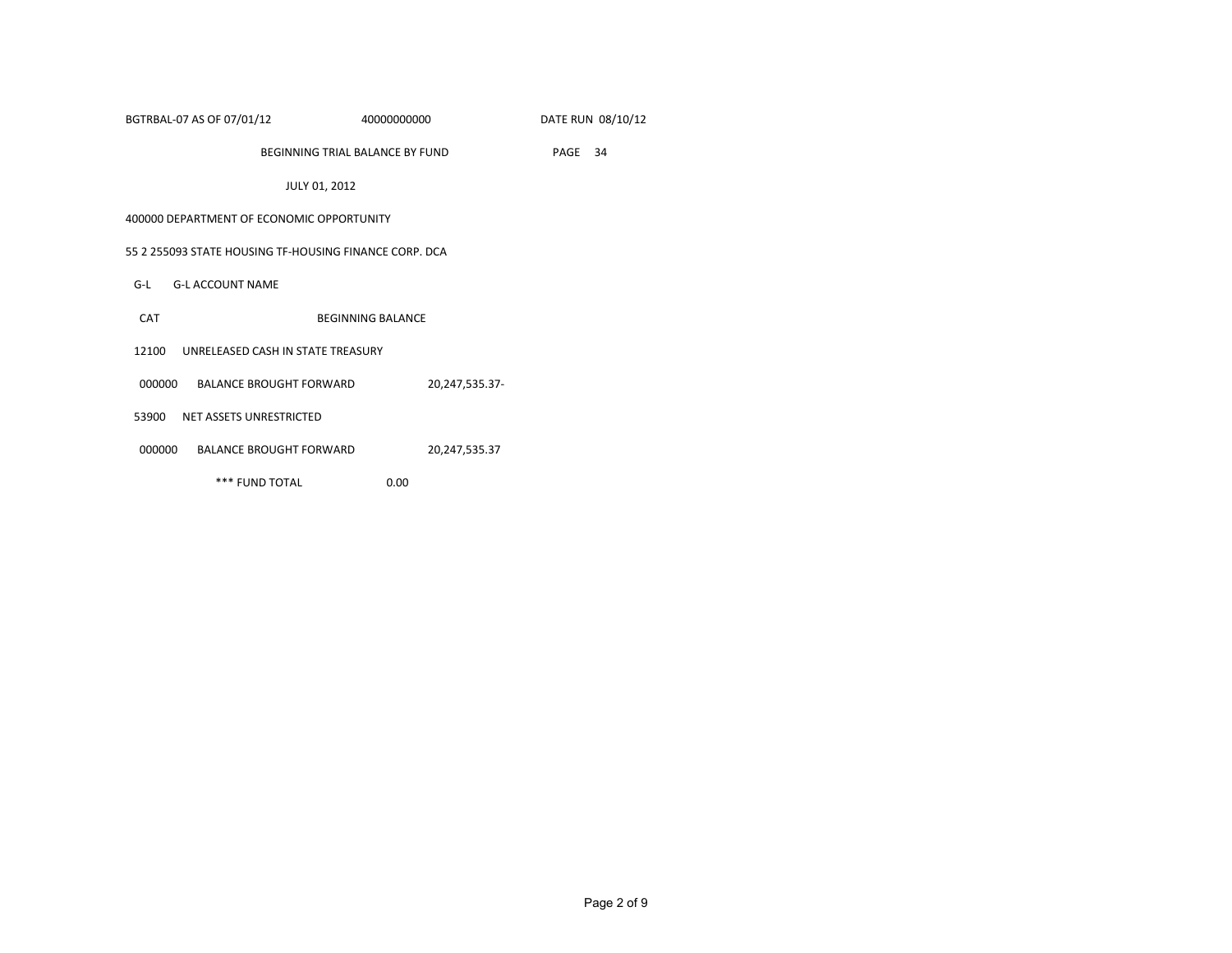# Florida Housing Finance Corporation (Department of Economic Opportunity)

Schedule I Series (Sorted by Trust Fund)

Legislative Budget Request 2013-2014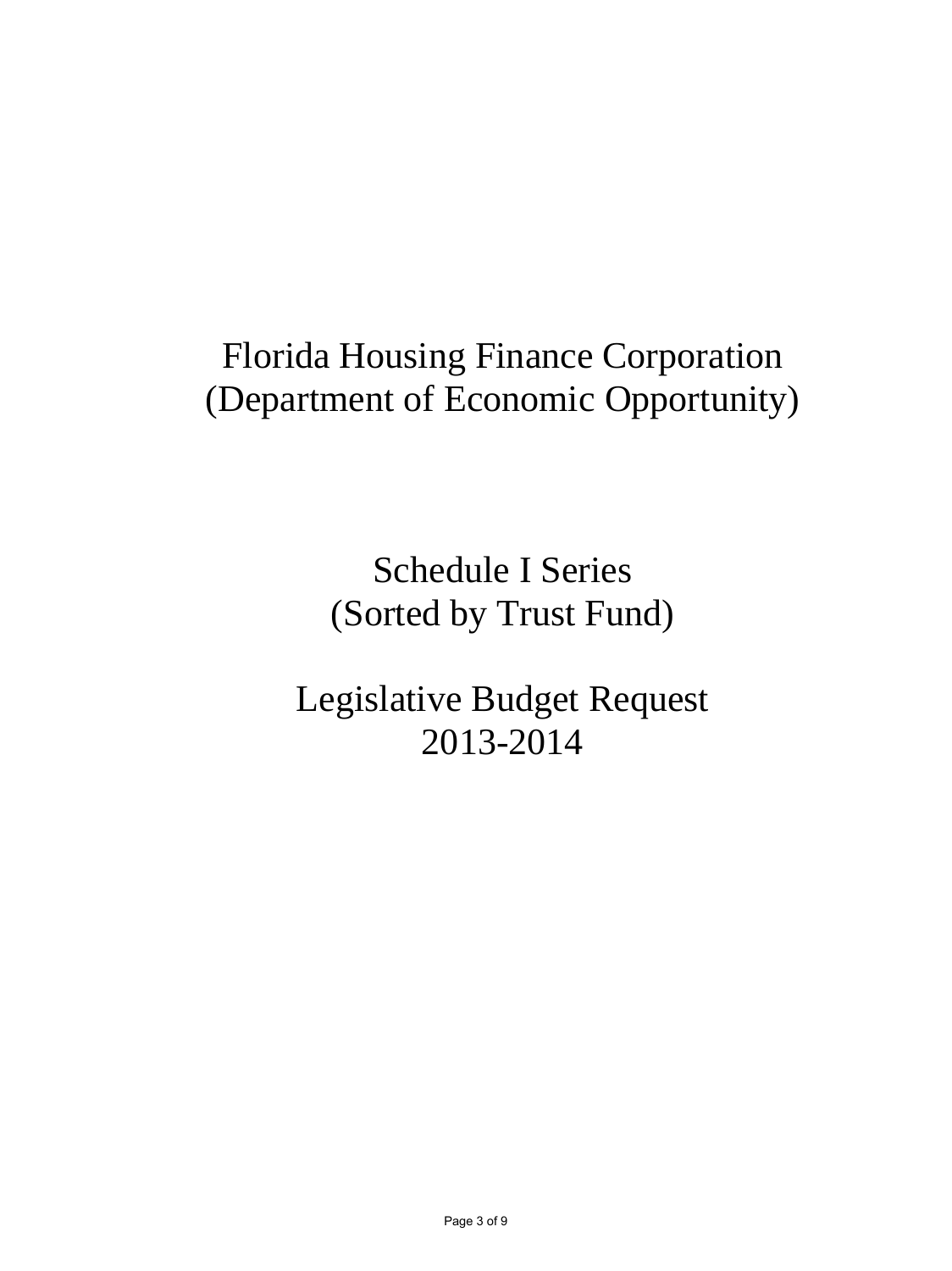Local Government Housing Trust Fund Fund 2250

## Revenue Estimating Methodology

The amount of documentary stamp tax revenues shown in Section I were based on projections in the August 2012 Revenue Estimating Conference and Documentary Stamp Tax Forecast/Trend Forecast provided by the Office of Economic and Development Research (EDR).

Interest is calculated using expected investment balances, projected cash flows and an estimated rate of return based on historical trends and projections of future rates. Due to the limited time funds are invested, low balances, and low interest rates, this amount continues to be only a very small portion of revenue for the fund.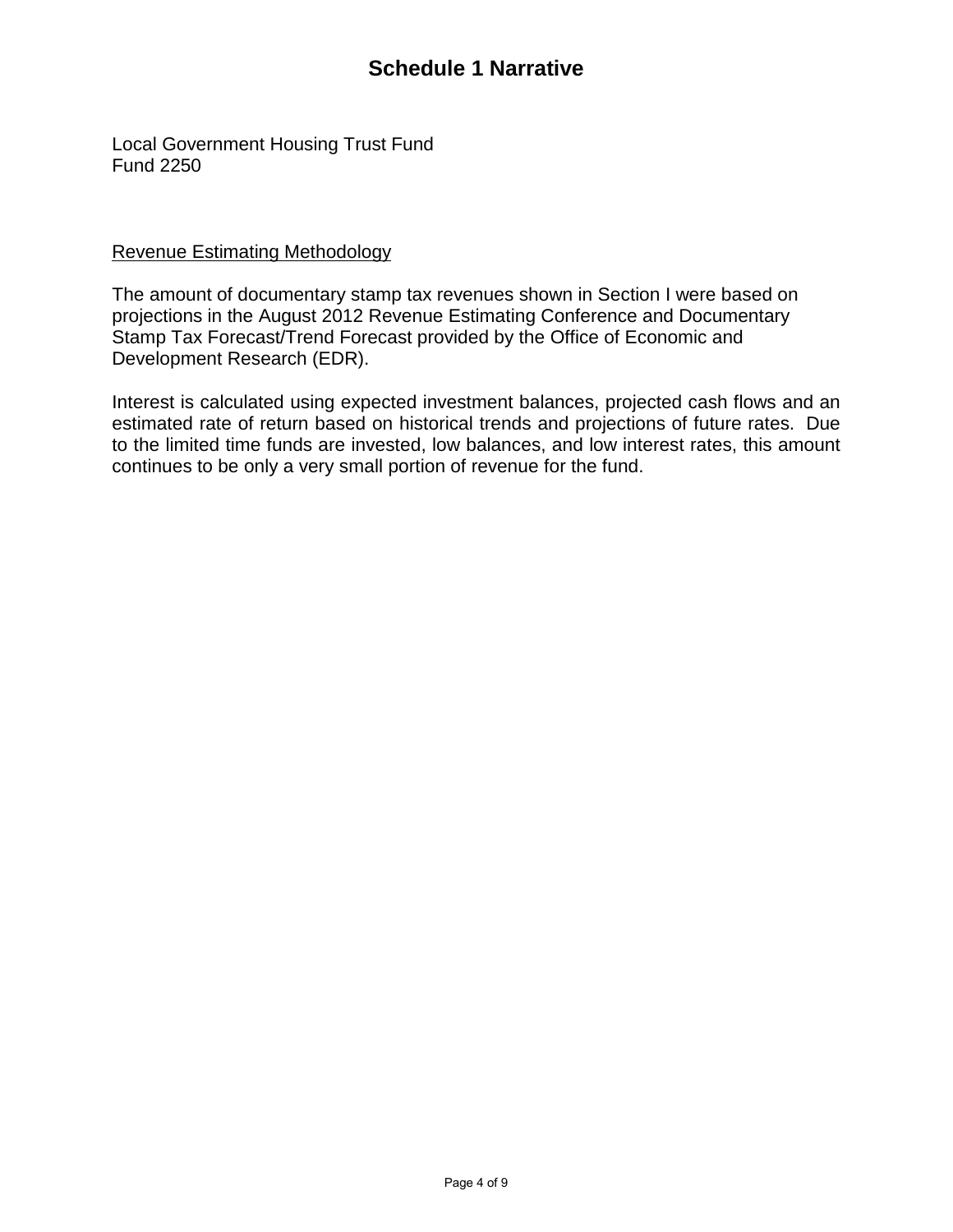State Housing Trust Fund Fund 2255

## 5 Percent Trust Fund Reduction for FY2013-14

Florida Housing does not have any 2012-13 recurring state trust funds to apply the recommended 5 percent reduction.

## Revenue Estimating Methodology

The amount of documentary stamp tax revenues shown in Section I were based on projections in the August 2012 Revenue Estimating Conference and Documentary Stamp Tax Forecast/Trend Forecast provided by the Office of Economic and Development Research (EDR).

Interest is calculated using expected investment balances, projected cash flows and an estimated rate of return based on historical trends and projections of future rates. Due to the limited time funds are invested, low balances, and low interest rates, this amount continues to be only a very small portion of revenue for the fund.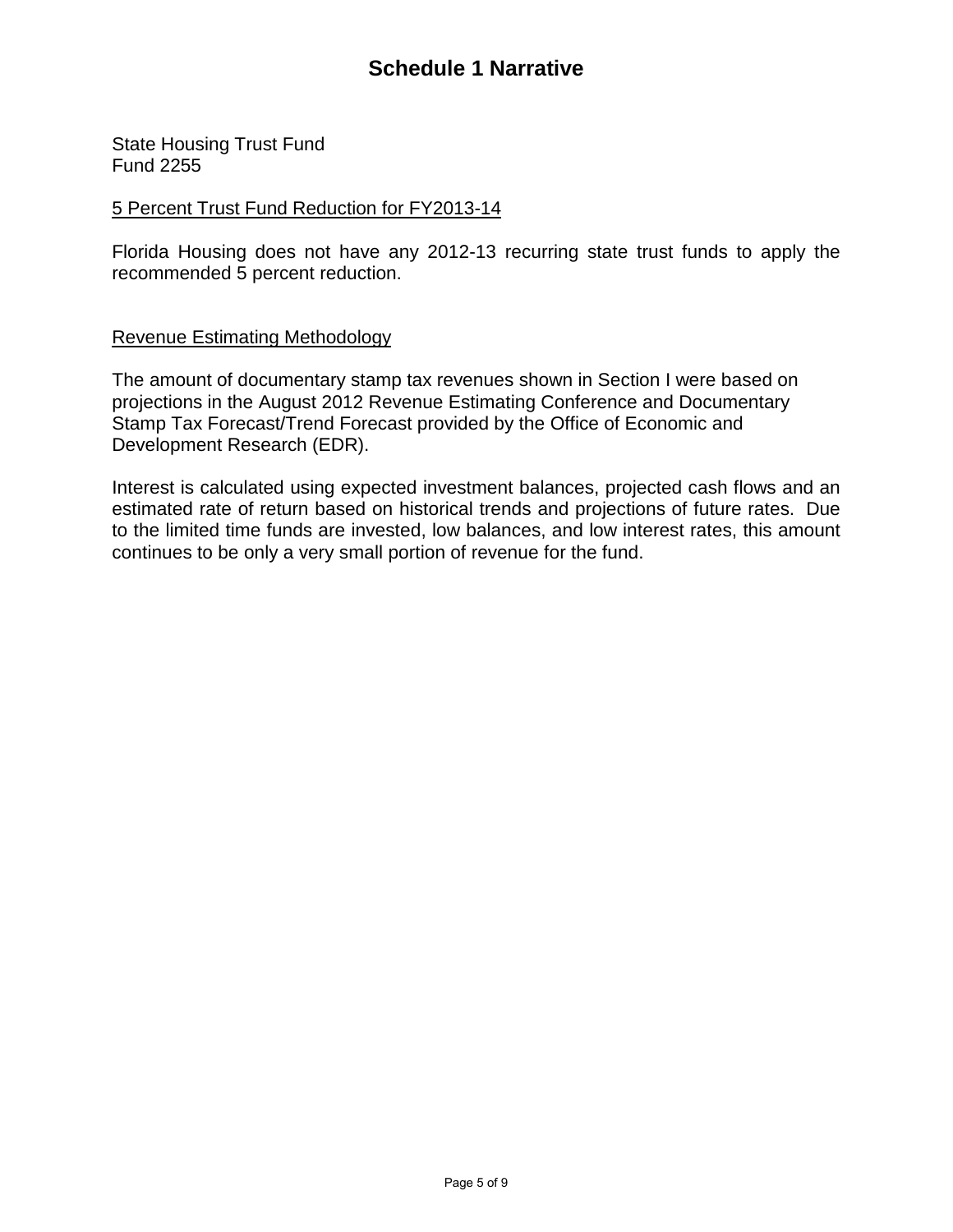# **SCHEDULE IC: RECONCILIATION OF UNRESERVED FUND BALANCE**

| <b>Department Title:</b>                                                                                                                                                                                                       | <b>Budget Period: 2013 - 2014</b><br><b>Department of Economic Opportunity</b><br><b>Local Government Housing Trust Fund</b> |                             |                                   |
|--------------------------------------------------------------------------------------------------------------------------------------------------------------------------------------------------------------------------------|------------------------------------------------------------------------------------------------------------------------------|-----------------------------|-----------------------------------|
| <b>Trust Fund Title:</b>                                                                                                                                                                                                       |                                                                                                                              |                             |                                   |
| <b>Budget Entity:</b>                                                                                                                                                                                                          | <b>Housing Finance Corporation (40300600)</b>                                                                                |                             |                                   |
| <b>LAS/PBS Fund Number:</b>                                                                                                                                                                                                    | 2250                                                                                                                         |                             |                                   |
|                                                                                                                                                                                                                                | <b>Balance as of</b><br>6/30/2012                                                                                            | SWFS*<br><b>Adjustments</b> | <b>Adjusted</b><br><b>Balance</b> |
| Chief Financial Officer's (CFO) Cash Balance                                                                                                                                                                                   | 139,800,256 (A)                                                                                                              | (139,800,256)               |                                   |
| ADD: Other Cash (See Instructions)                                                                                                                                                                                             |                                                                                                                              | (B)<br>$\mathbf{r}$         |                                   |
| ADD: Investments                                                                                                                                                                                                               |                                                                                                                              | (C)                         |                                   |
| ADD: Outstanding Accounts Receivable                                                                                                                                                                                           | $3,512,493$ (D)                                                                                                              |                             | 3,512,493                         |
| ADD: AND THE CONTRACT OF THE CONTRACT OF THE CONTRACT OF THE CONTRACT OF THE CONTRACT OF THE CONTRACT OF THE CONTRACT OF THE CONTRACT OF THE CONTRACT OF THE CONTRACT OF THE CONTRACT OF THE CONTRACT OF THE CONTRACT OF THE C |                                                                                                                              | (E)                         |                                   |
| <b>Total Cash plus Accounts Receivable</b>                                                                                                                                                                                     | 143,312,749                                                                                                                  | $(F)$ (139,800,256)         | 3,512,493                         |
| <b>LES</b> Allowances for Uncollectibles                                                                                                                                                                                       |                                                                                                                              | (G)                         |                                   |
| LES Approved "A" Certified Forwards                                                                                                                                                                                            | (H)                                                                                                                          |                             |                                   |
| Approved "B" Certified Forwards                                                                                                                                                                                                | (H)                                                                                                                          |                             |                                   |
| Approved "FCO" Certified Forwards                                                                                                                                                                                              | (H)<br>$\mathbf{L}$                                                                                                          | $\mathbb{Z}^{\mathbb{Z}}$   |                                   |
| LESS: Other Accounts Payable (Nonoperating)                                                                                                                                                                                    | (1)<br>40,935                                                                                                                |                             | 40,935                            |
|                                                                                                                                                                                                                                | (J)                                                                                                                          |                             |                                   |
| Unreserved Fund Balance, 07/01/12                                                                                                                                                                                              | 143,271,814 $ $ (K)                                                                                                          | (139,800,256)               | 3,471,558 **                      |

**\*\* This amount should agree with Line I, Section IV of the Schedule I for the most recent completed fiscal year and Line A for the following year.**

*Office of Policy and Budget - July 2012*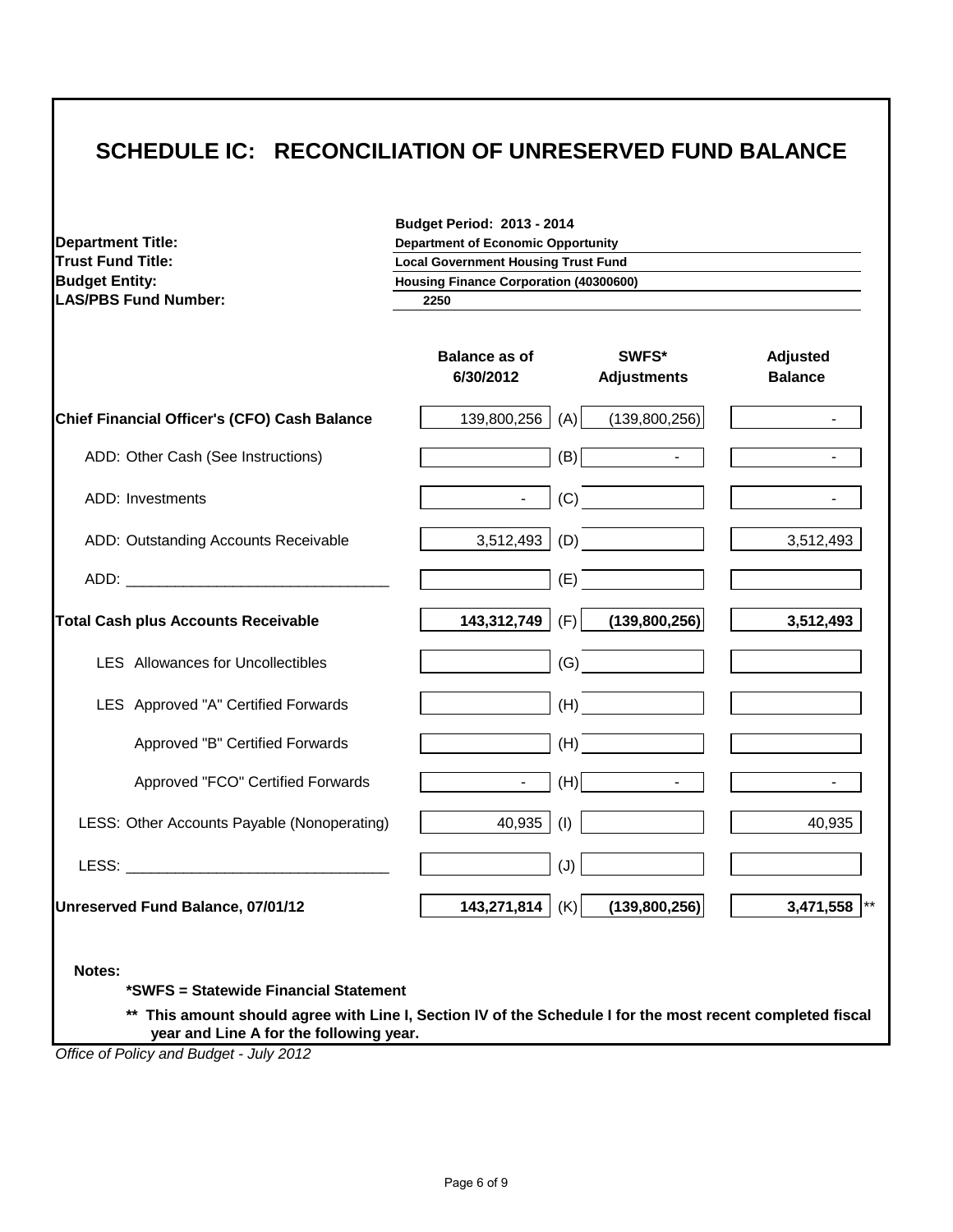## **SCHEDULE IC: RECONCILIATION OF UNRESERVED FUND BALANCE**

| <b>Department Title:</b><br><b>Trust Fund Title:</b><br><b>Budget Entity:</b><br><b>LAS/PBS Fund Number:</b> | <b>Budget Period: 2013 - 2014</b><br><b>Department of Economic Opportunity</b><br><b>State Housing Trust Fund</b><br><b>Housing Finance Corporation (40300600)</b><br>2255 |                            |  |
|--------------------------------------------------------------------------------------------------------------|----------------------------------------------------------------------------------------------------------------------------------------------------------------------------|----------------------------|--|
|                                                                                                              | <b>Balance as of</b><br><b>SWFS*</b><br>6/30/2012<br><b>Adjustments</b>                                                                                                    | Adjusted<br><b>Balance</b> |  |
| Chief Financial Officer's (CFO) Cash Balance                                                                 | $20,247,535$ (A)<br>(20, 247, 535)                                                                                                                                         | $\mathbf{r}$               |  |
| ADD: Other Cash (See Instructions)                                                                           | (B)<br>$\blacksquare$                                                                                                                                                      | $\sim$                     |  |
| ADD: Investments                                                                                             | (C)                                                                                                                                                                        |                            |  |
| ADD: Outstanding Accounts Receivable                                                                         | $1,431,693$ (D)                                                                                                                                                            | 1,431,693                  |  |
|                                                                                                              | (E)                                                                                                                                                                        |                            |  |
| <b>Total Cash plus Accounts Receivable</b>                                                                   | 21,679,228 (F)<br>(20, 247, 535)                                                                                                                                           | 1,431,693                  |  |
| LESS:<br>Allowances for Uncollectibles                                                                       | (G)                                                                                                                                                                        | $\blacksquare$             |  |
| LESS:<br>Approved "A" Certified Forwards                                                                     | (H)                                                                                                                                                                        |                            |  |
| Approved "B" Certified Forwards                                                                              | (H)                                                                                                                                                                        | $\overline{a}$             |  |
| Approved "FCO" Certified Forwards                                                                            | (H)<br>$\blacksquare$                                                                                                                                                      | $\blacksquare$             |  |
| LESS: Other Accounts Payable (Nonoperating)                                                                  | 870 (I)                                                                                                                                                                    | 870                        |  |
| LESS: <b>Example 2018</b>                                                                                    | (J)                                                                                                                                                                        |                            |  |
| Unreserved Fund Balance, 07/01/12                                                                            | 21,678,358 (K)<br>(20, 247, 535)                                                                                                                                           | 1,430,823 **               |  |

**Notes:**

**\*SWFS = Statewide Financial Statement** 

**\*\* This amount should agree with Line I, Section IV of the Schedule I for the most recent completed fiscal year and Line A for the following year.**

*Office of Policy and Budget - July 2012*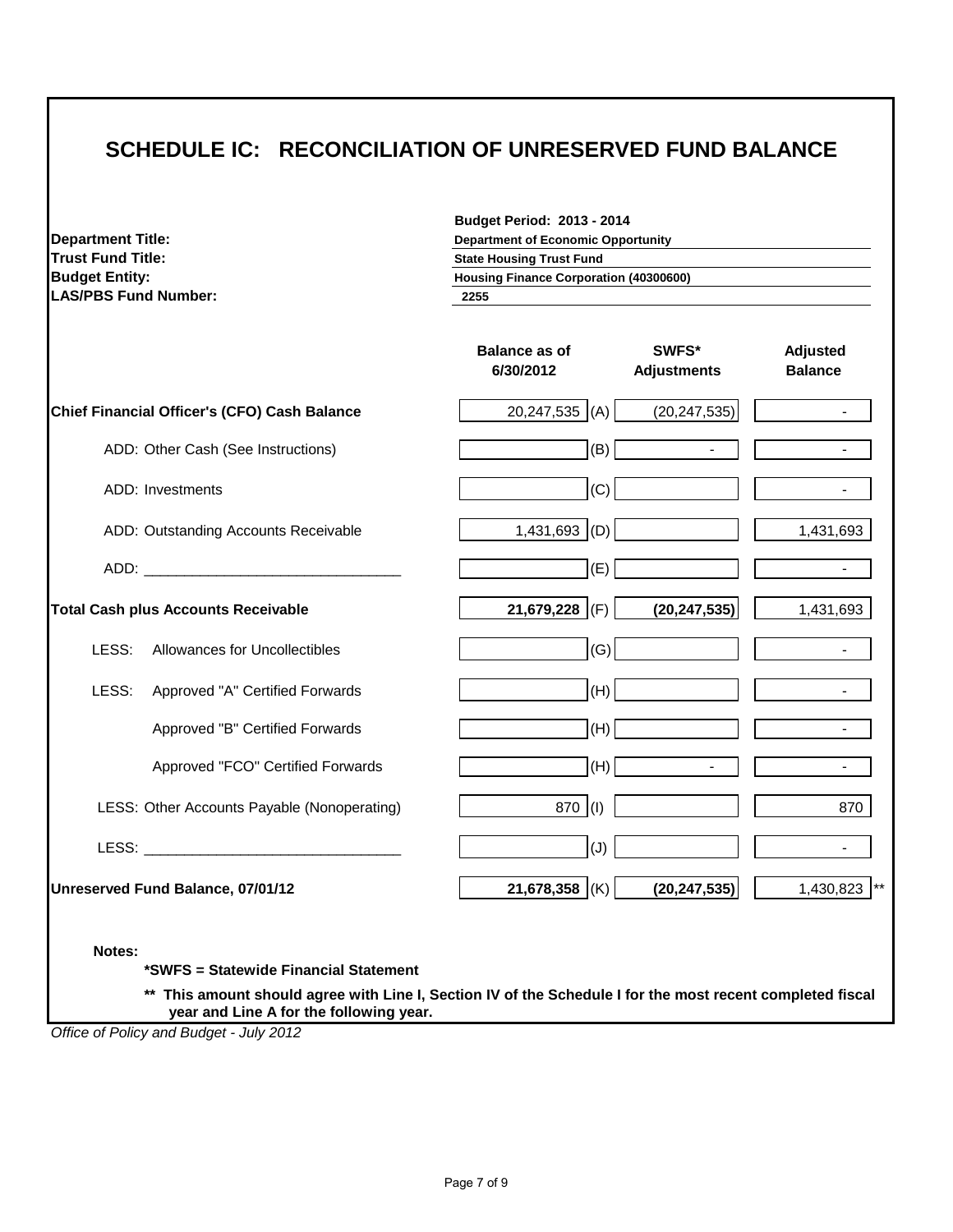|  | RECONCILIATION: BEGINNING TRIAL BALANCE TO SCHEDULE I and IC |
|--|--------------------------------------------------------------|
|--|--------------------------------------------------------------|

|                                          | <b>Budget Period: 2013 - 2014</b>                                                                                                                      |                  |
|------------------------------------------|--------------------------------------------------------------------------------------------------------------------------------------------------------|------------------|
| <b>Department Title:</b>                 | Department of Economic Opportunity                                                                                                                     |                  |
| <b>Trust Fund Title:</b>                 | <b>Local Government Housing Trust Fund</b>                                                                                                             |                  |
| <b>LAS/PBS Fund Number:</b>              | 2250                                                                                                                                                   |                  |
| <b>BEGINNING TRIAL BALANCE:</b>          |                                                                                                                                                        |                  |
|                                          | Total Fund Balance Per FLAIR Trial Balance, 07/01/12<br>Total all GLC's 5XXXX for governmental funds;<br>GLC 539XX for proprietary and fiduciary funds | (A)              |
|                                          | <b>Subtract Nonspendable Fund Balance (GLC 56XXX)</b>                                                                                                  | (B)              |
|                                          | Add/Subtract Statewide Financial Statement (SWFS)Adjustments :                                                                                         |                  |
|                                          | SWFS Adjustment # and Description                                                                                                                      | (C)              |
|                                          | SWFS Adjustment # and Description                                                                                                                      | (C)              |
|                                          | <b>Add/Subtract Other Adjustment(s):</b>                                                                                                               |                  |
|                                          | Approved "B" Carry Forward (Encumbrances) per LAS/PBS                                                                                                  | (D)              |
|                                          | Approved "C" Carry Forward Total (FCO) per LAS/PBS                                                                                                     | (D)              |
|                                          | A/P not C/F-Operating Categories                                                                                                                       | 3,512,493<br>(D) |
|                                          |                                                                                                                                                        | (40, 935)<br>(D) |
|                                          |                                                                                                                                                        | (D)              |
|                                          |                                                                                                                                                        | (D)              |
| <b>ADJUSTED BEGINNING TRIAL BALANCE:</b> |                                                                                                                                                        | 3,471,558 $ E $  |
|                                          | UNRESERVED FUND BALANCE, SCHEDULE IC (Line I)                                                                                                          | $3,471,558$ (F)  |
| <b>DIFFERENCE:</b>                       |                                                                                                                                                        | $(0)$ $(G)^*$    |
| *SHOULD EQUAL ZERO.                      |                                                                                                                                                        |                  |
|                                          |                                                                                                                                                        |                  |